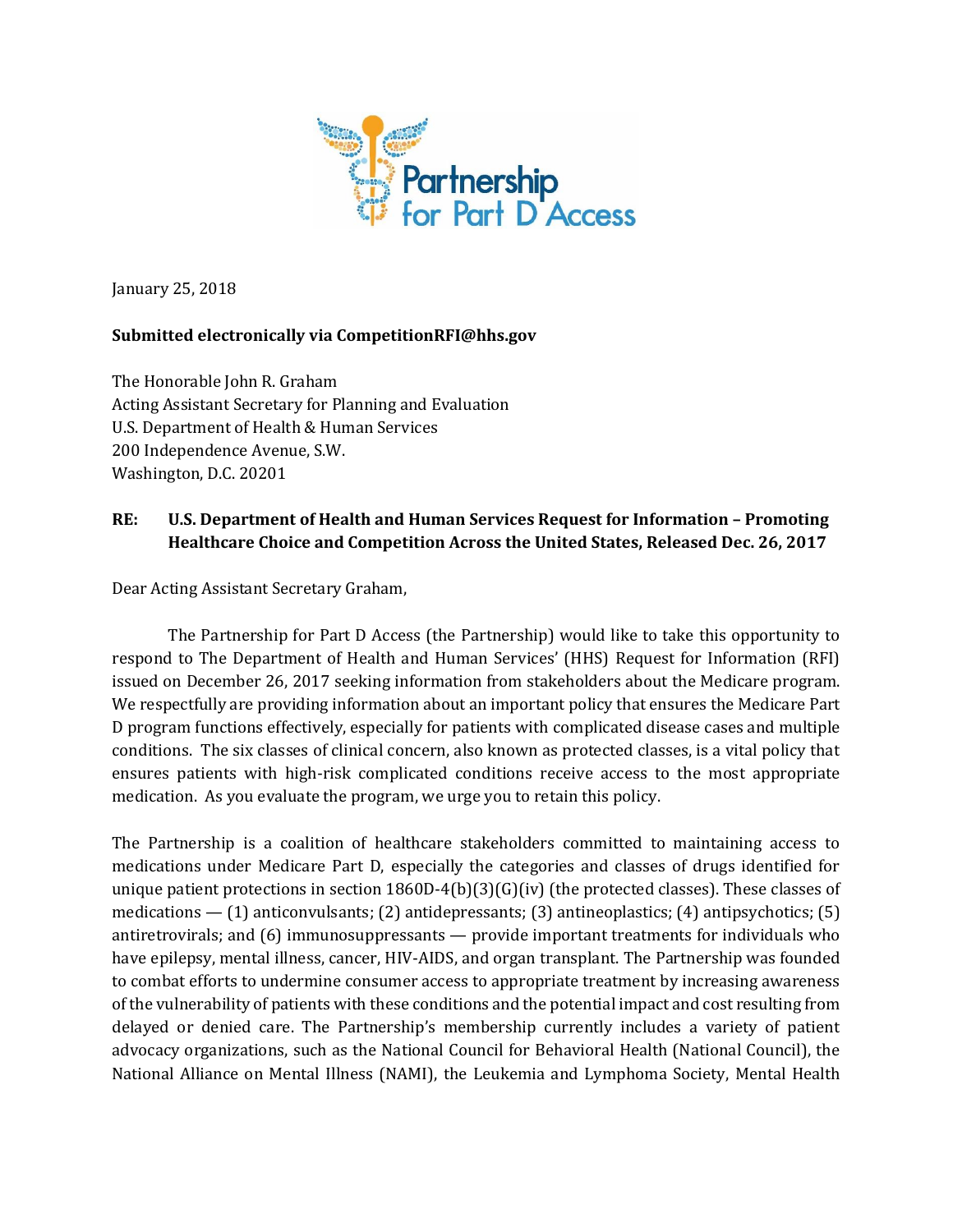America (MHA), The Michael J. Fox Foundation, The AIDS Institute, the Epilepsy Foundation, and the National Kidney Foundation (NKF), as well as industry representatives.

### **The Protected Classes Are Critically Important to Vulnerable Patients**

The protected classes policy is essential for maintaining access to the most appropriate treatment for Medicare beneficiaries. Patients with a condition requiring medication from one of the protected classes typically have very complicated medical needs, and many of these patients must attempt a variety of therapies before coming to a decision with their physicians about the most appropriate treatment. For example, patients often have significant co-morbidities, requiring nuanced treatment regimens. Patients with mental health conditions often have high rates of diabetes and heart disease, which may be exacerbated by untreated mental illness.<sup>1</sup> Additionally, one in four individuals with cancer has clinical depression.<sup>2</sup> The protected classes policy protects patients from arbitrary restrictions and limitations that may negatively impact their health and well-being.

While the protected classes policy ensures patient access to needed medications, Part D plans have a number of tools that they use to control costs through utilization management and rebate negotiation. For example, under current guidance issued by the Centers for Medicare and Medicaid Services (CMS), for drugs other than those relating to HIV, Part D plans may use prior authorization and step therapy to manage therapies for any beneficiary beginning treatment on a protected class drug.<sup>3</sup> In addition, Part D plans may utilize formulary tiering to steer patients toward lower cost drugs. These tools give Part D plans considerable flexibility to manage more expensive medications, as well as leverage needed to negotiate rebates with manufacturers.

## **The Protected Classes Lower Medicare Spending and Promote Adherence**

While proponents of changes to the six protected classes argue that removing certain drugs from protected class status could reduce costs, their analysis consistently fails to recognize the significant tangential costs associated with austere formulary management. Limiting beneficiary access to vital medications will drive higher costs in Medicare Part A and Part B and Medicaid by increasing the need for inpatient care and emergency department visits due to the destabilization of patients' conditions. The costs associated with this care often is not born by the Part D plan, but would increase overall costs to Medicare and Medicaid.

An August 2016 study from researchers at Northwestern University's Kellogg School of Management and the University of Texas at Austin highlights how "profit-maximizing" Part D plans are incentivized to limit benefits or increase certain costs for which Part D plans are not responsible

 $\overline{\phantom{a}}$ 

<sup>1</sup> Smith, Kenneth J. et. al. (February 2013), *Cost-Effectiveness of Medicare Drug Plans in Schizophrenia and Bipolar Disorder*, 19:2 American Journal of Managed Care 55.

<sup>&</sup>lt;sup>2</sup> American Cancer Society website, accessed Aug. 14, 2017, Available at:

https://www.cancer.org/treatment/treatments-and-side-effects/physical-side-effects/changes-in-mood-orthinking/depression.html.

<sup>3</sup> Medicare Prescription Drug Benefit Manual, Ch. 6, § 30.2.5.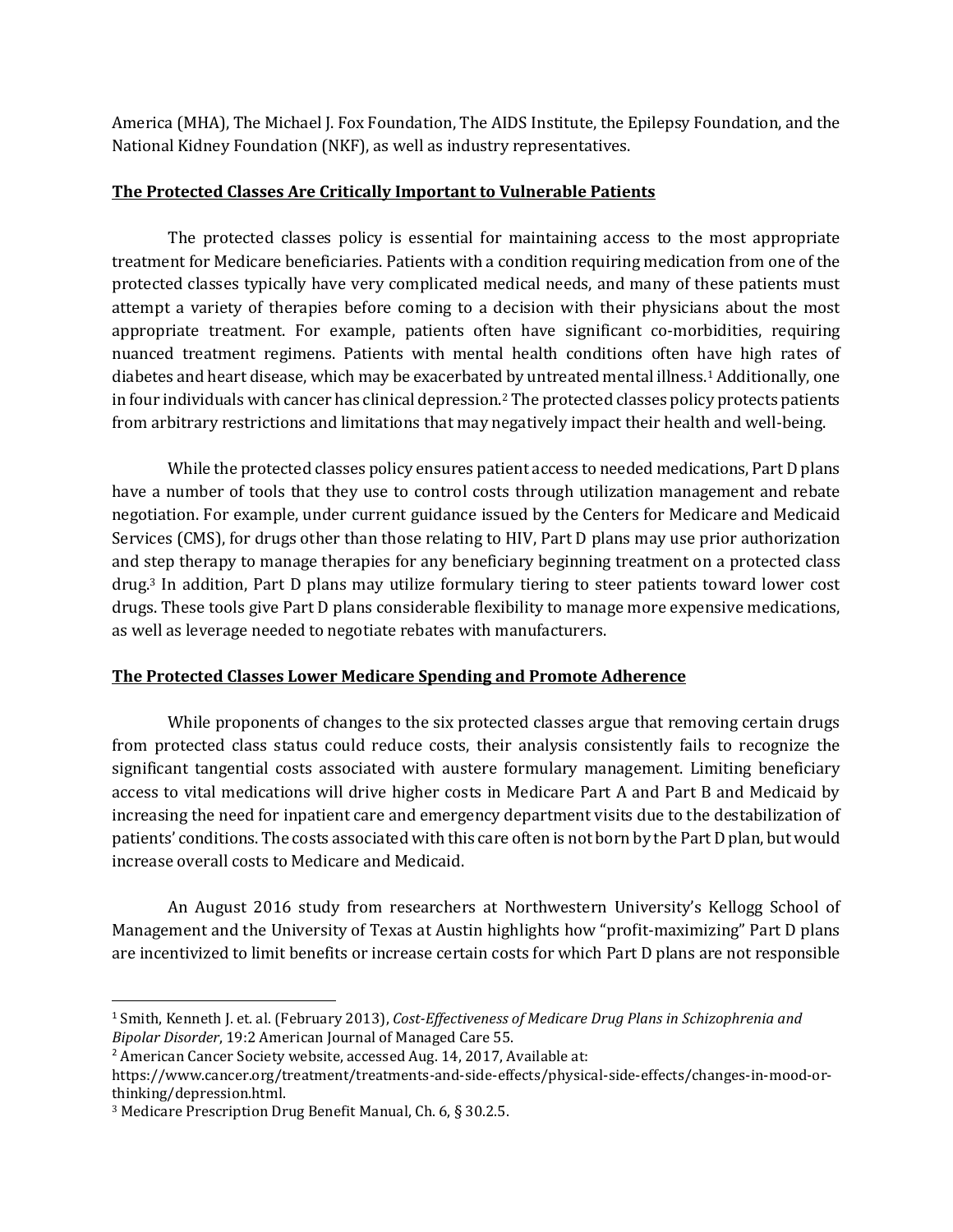under Medicare (e.g., hospitalizations).<sup>4</sup> As detailed in the study, Part D plans are explicitly encouraged to reduce drug spending without bearing financial responsibility for the holistic health of the patient. The authors conclude that in covering drugs less generously, Part D plans end up costing traditional Medicare \$475 million per year. <sup>5</sup> The study reinforces the importance of Medicare's six protected classes in limiting future medical complications, hospitalizations, and additional costs to the Medicare program.

Further, a March 2016 literature review conducted by Avalere Health suggests little evidence exists to show that limiting formulary access leads to meaningful cost savings. <sup>6</sup> The authors observed that while formulary restrictions often lead to lower drug spending, they were accompanied by increases to inpatient and outpatient medical care that outweighed savings achieved on prescription drugs.<sup>7</sup> They also found evidence to suggest that formulary restrictions led to increased rates of nonadherence, especially among older beneficiaries.<sup>8</sup> The authors further noted that studies indicate patients who were less adherent or who switched their therapies had higher hospitalization rates with longer stays.

### **History of Support for the Protected Classes**

Federal policymakers — both in Congress and the most recent Republican administration have a long history of support for Medicare's six protected classes. When Congress passed the Medicare Modernization Act of 2003 (MMA), it sought to ensure that all individuals would have access to robust prescription drug benefits, regardless of their clinical conditions.<sup>9</sup> To that end, the MMA forbade an approved prescription drug plan (PDP) from having a design and formulary that was "likely to substantially discourage enrollment" by certain classes of patients.<sup>10</sup> Furthermore, in a Senate colloquy just before the enactment of the MMA, Senators repeatedly emphasized the importance of safeguards, including the protected classes, available to beneficiaries who need "exactly the right medicine for them."<sup>11</sup>

To implement the MMA statutory requirements, CMS issued subregulatory guidance in 2005, specifying that plans cover "all or substantially all" of the drugs in six categories: antidepressants, antipsychotics, anticonvulsants, antineoplastics, antiretrovirals and immunosuppressants. These categories became known as the classes of "clinical concern" or "six protected classes." CMS stated that it had a responsibility to ensure Medicare beneficiaries received clinically appropriate medications and had "uninterrupted access" to all drugs in these classes.<sup>12</sup> For beneficiaries already

 $\overline{\phantom{a}}$ 

<sup>4</sup> Starc, A., and Town, R.J. (August 2016). *Externalities and Benefit Design in Health Insurance*. Available at: https://kelley.iu.edu/BEPP/documents/starc\_town\_fall2016.pdf.

<sup>5</sup> *Ibid*.

<sup>6</sup> Avalere Health (March 2016), *Impact of Formulary Restrictions on Adherence, Utilization, and Costs of Care*. <sup>7</sup> *Ibid*.

<sup>8</sup> *Ibid*.

<sup>9</sup> Public Law 108-173 (December 8, 2003).

<sup>10</sup> 42 U.S.C. § 1395w-111(e)(2)(D)(i).

<sup>11</sup> 149 Cong. Rec. S5882-03.

<sup>12</sup> Centers for Medicare & Medicaid Services. (2005). *Why is CMS Requiring "All or Substantially All" of the Drugs in the Antidepressant, Antipsychotic, Anticonvulsant, Anticancer, Immunosuppressant, and HIV/AIDS*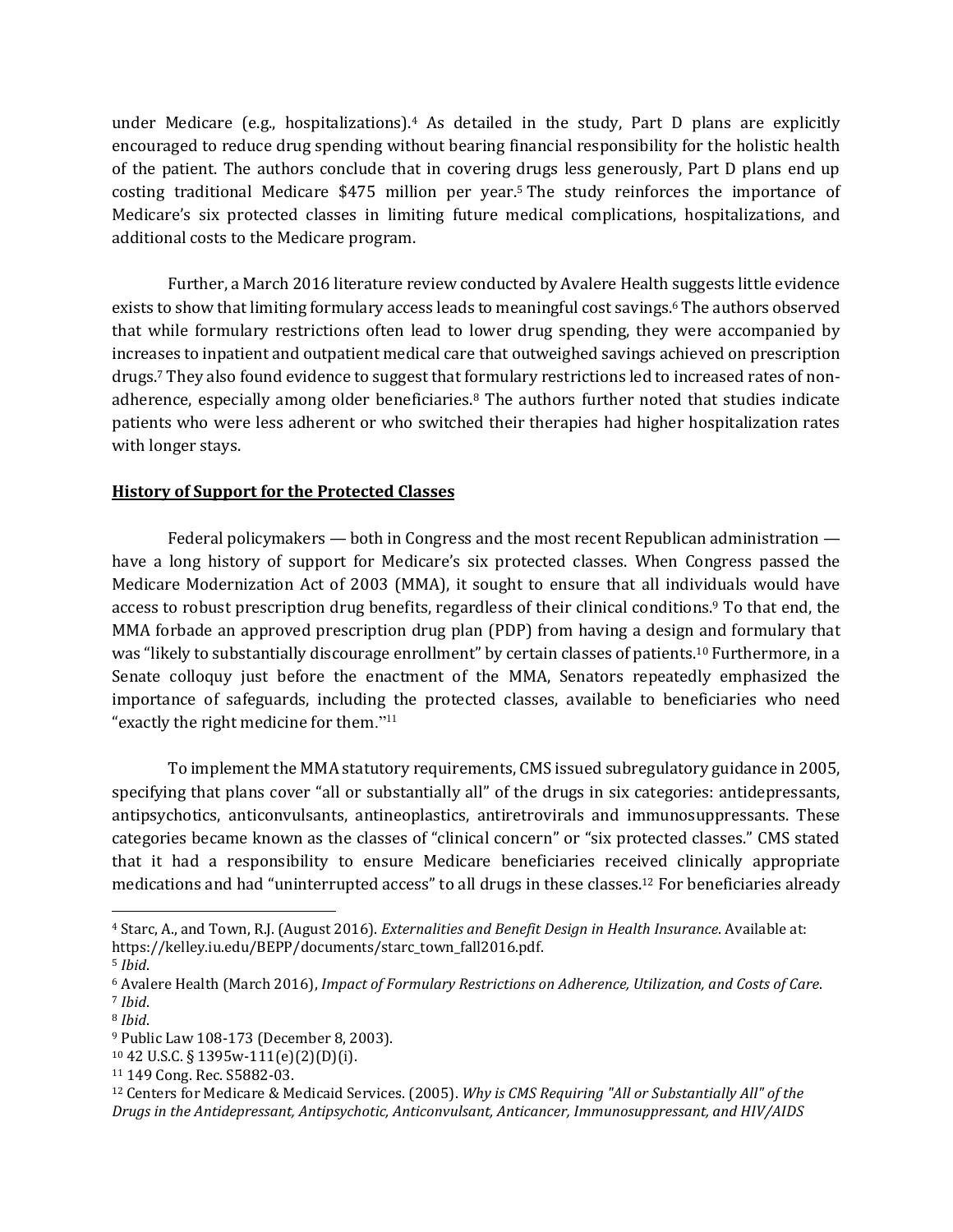stabilized on a drug in these categories, CMS' expectation was that plans would not use formulary management techniques, such as prior authorization or step therapy, absent "extraordinary circumstances."<sup>13</sup>

However, in time, it became clear that CMS' guidance was being interpreted unevenly among plans. Therefore, Congress pursued legislative action to codify the protected classes. In 2008, Congress passed the Medicare Improvements for Patients and Providers Act (MIPPA),<sup>14</sup> which required the Secretary of Health and Human Services (HHS) to establish a process for determining the appropriate categories and classes of protected drugs, beginning with plan year 2010 (Section 176). MIPPA replaced CMS' "substantially all" standard, instead requiring that "all" drugs in the protected classes be covered.<sup>15</sup>

Looking to build on the success of the protected classes, Congress again addressed the policy as part of the Affordable Care Act (ACA)<sup>16</sup> in 2010. Section 3307 of the ACA required the HHS Secretary to identify categories and classes of drugs that are of clinical concern through the promulgation of regulations, including a notice and comment period. In addition, for the first time, the existing six protected classes were recognized in statute. Also of importance, the ACA reiterated that Part D plan sponsors must cover *all* drugs within the protected classes.<sup>17</sup>

While the clear intent of Congress had been to expand on the popular six protected classes policy, in early 2014, CMS proposed sweeping changes to the protected classes requirements based on their regulatory authority provided under the ACA. Under a proposed rule that made policy and technical changes to the Medicare Advantage (MA) and prescription drug benefit programs for calendar year 2015,<sup>18</sup> CMS proposed keeping only three categories of drugs as protected classes: antiretrovirals, antineoplastics, and anticonvulsants. It proposed to remove immunosuppressants and antidepressants from the classes of clinical concern in 2015, and to remove antipsychotics the following year.

The proposed regulation was met with extraordinary opposition from Congress, patient groups, and others concerned with access to medications for Medicare beneficiaries. Indeed, every member of the Senate Finance Committee wrote to HHS opposing the proposed redefinition of the protected classes and said they were unconvinced that any cost savings would materialize.<sup>19</sup> Additionally, 50 bipartisan members of the House Ways & Means and Energy & Commerce Committees wrote to oppose the proposal, saying it would "place harmful limits on Medicare

l

*Categories?* Available at: https://www.cms.gov/Medicare/Prescription-Drug-

Coverage/PrescriptionDrugCovContra/downloads/FormularyGuidanceAllorSubAll.pdf. <sup>13</sup> *Ibid*.

<sup>14</sup> Public Law 110-275 (July 15, 2008).

<sup>15</sup> 42 U.S.C. §1395w-104(b)(3)(G)(ii).

<sup>16</sup> Public Law 111-148 (March 23, 2010).

<sup>17</sup> *Ibid*.

<sup>18</sup> 79 Fed. Reg. 1917 (January 10, 2014).

<sup>&</sup>lt;sup>19</sup> Letter to HHS by Senate Finance Committee, February 2014, available here.